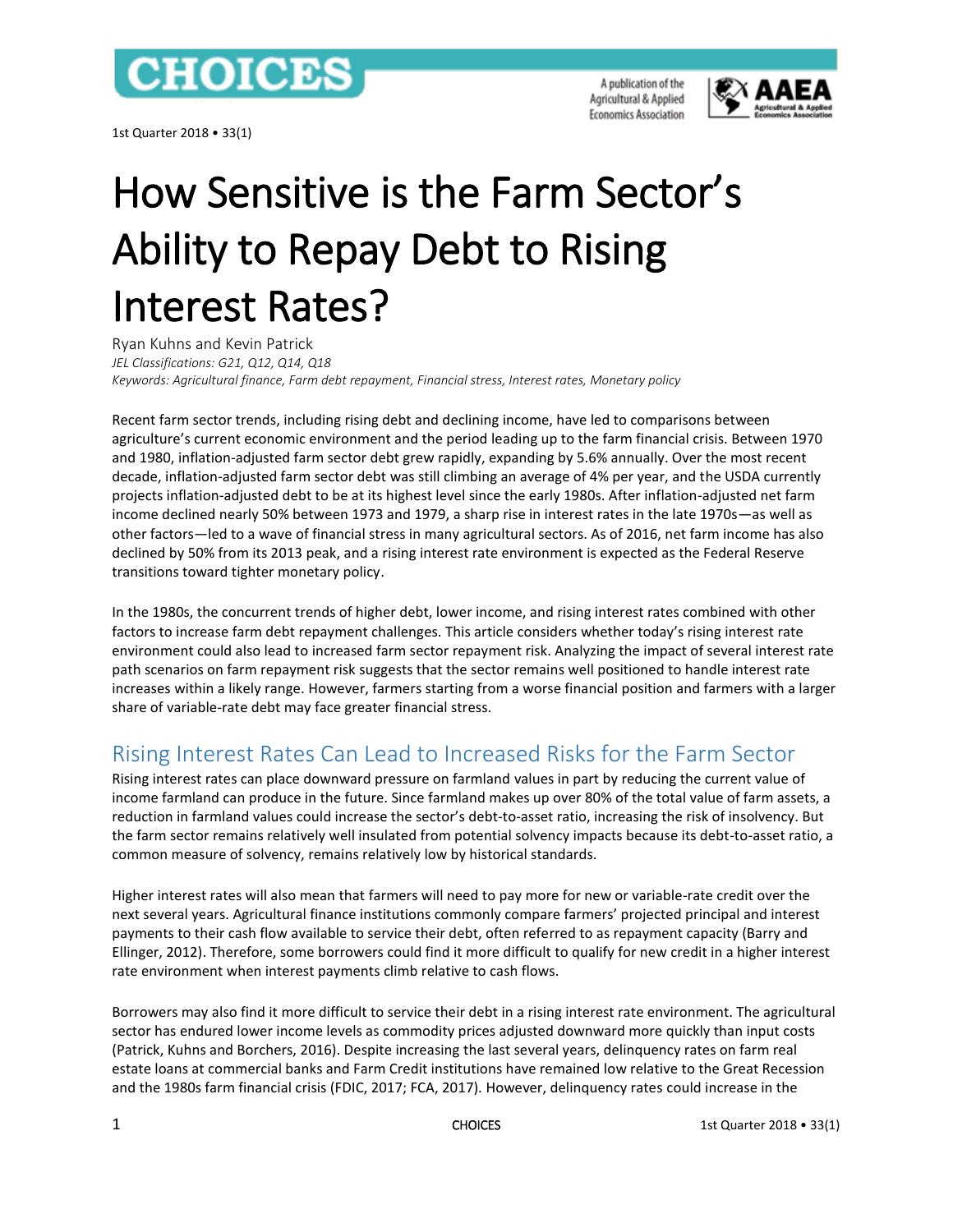future if interest rates continue to rise. Direct and indirect effects of the Federal Reserve's monetary tightening suggest the possibility for additional commodity price declines (Henderson, 2018). This could further reduce the income farmers have available to make their principal and interest payments. Borrowers taking on new loans, renewing operating lines, or holding debt with a variable rate that adjusts higher as interest rates rise may also find it more difficult to service their debt as interest payments rise relative to income levels.

# Farm Sector Debt Repayment Risk Measures Rising but Below 1980s Levels

Measures of solvency like the debt-to-asset ratio are often used to gauge the farm sector's financial position, but they are not a good measure of the farm sector's ability to repay outstanding debt since they don't reflect farmers' income levels. An alternative is to compare the level of debt to the sector's cash flows (Ellinger, Featherstone, and Boehlje, 2016). Comparing the ratio of debt to earnings before interest, taxes, and capital consumption (EBITC) provides a general measure of the farm sector's debt relative to money available to pay principal and interest. The sector's interest-expense-to-EBITC ratio has been climbing over the last several years (Figure 1), reaching a recent high of 2.81 dollars of debt per dollar of annual cash flow. This implies building liabilities compared to the sector's income stream, yet this only tells part of the story.

Equally central to understanding the sector's repayment position is how well the sector can handle required interest payments. The ratio of interest expenses to EBITC shows the percentage of cash flows the farm sector has to spend just to cover the interest on its outstanding debt. A rising ratio could indicate growing debt repayment challenges because a greater share of available income is needed to make interest payments. The interest-expense-to-EBITC ratio steadily increased in the late 1970s and early 1980s and reached a record high in 1983, with interest expenses accounting for a record 35% of the sector's income stream. Despite increasing since 2013, the value is estimated at 12.2% in 2016.

### Figure 1. Farm Sector Debt Level and Interest Expenses Relative to Earnings before Interest, Taxes, and Capital Consumption (EBITC)



#### Combining the information from both ratios

shows that the farm sector's financial position has benefitted from a lower interest rate environment. Interest expenses have not grown as quickly relative to cash flows, despite rising debt levels. This stands in contrast to the 1980s, when the farm sector's high debt-to-EBITC ratio coincided with historically high interest-expense-to-EBITC ratios. At that time, farmers had a relatively large amount of debt and it was costly to service. Although interest rates are unlikely to return to 1980s levels in the short term, rising rates will still put upward pressure on the sector's interest costs and likely increase repayment issues.

Citing a strengthening U.S. economy, the Federal Reserve began the process of transitioning away from the nearzero interest rate environment during the December 2015 Federal Open Market Committee (FOMC) meeting. The FOMC has implemented four additional 25-basis-point (bp) rate increases since that time and signaled that further upward movement is likely if the economy stays on its current path. Additionally, the FOMC began to gradually reduce holdings of long-term U.S. treasury bonds and mortgage-backed securities, which may put upward pressure on long-term rates.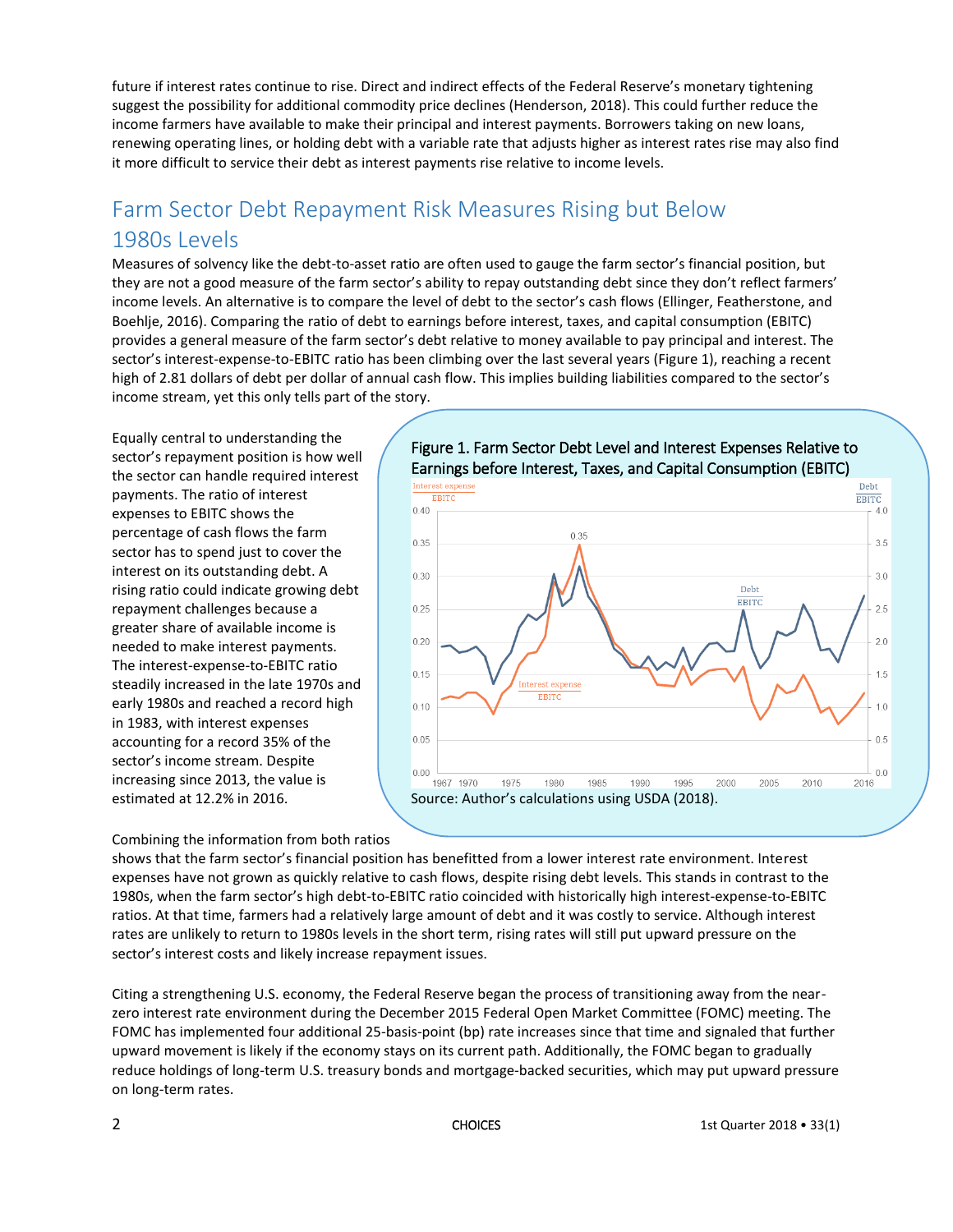# Will Rising Interest Rates Lead to Farm Sector Repayment Challenges?

Although a rising interest rate environment is expected, whether this will lead to challenges repaying debt is uncertain. Changes in interest rates on short-term farm loans, like operating credit, tend to follow the Federal Funds rate. On the other hand, changes in interest rates on fixed-rate agricultural real estate loans and intermediate non–real estate loans tend to track changes in the 10-year treasury rather than the Federal Funds rate (Figure 2). To gauge the potential impacts of rising farm borrower costs, we consider changes in the farm sector's debt-to-EBITC and interest-to-EBITC ratios under a baseline interest rate path scenario and an alternative

scenario where rates rise more quickly. As a baseline interest rate scenario, we use data on 2017 farm interest rates from the *Agricultural Finance Databook* (Kansas City Federal Reserve, 2017) as well as median January 2018 *Wall Street Journal* (WSJ, 2018) economist survey forecasts for the Federal Funds rate (up 70bps in 2018 and 64.25 bps in 2019) and the 10-year treasury (up 48 bps in 2018 and 37.5 bps in 2019). To analyze the effects of a quicker rise in interest rates, we use the 90th percentile rather than median values of the WSJ survey economist predictions for the Federal Funds rate (up 82.5 bps in 2018 and 90.5 bps in 2019) and 10-year treasury (up 79 bps in 2018 and 69.5 bps in 2019).





In each scenario, we use the USDA official estimates of farm sector debt, interest expense, and cash flow through 2016. Roughly 27% of both farm real estate and non–real estate debt with a term longer than 1 year has a variable interest rate (USDA, 2015). Since more than 75% of this variable-rate debt is listed as repricing annually, to simplify the analysis all variable-rate debt is assumed to adjust to the current interest rate level each year. We also assume that the USDA's November 2017 forecast of 4.6% growth in real estate debt and 0.4% growth in non–real estate debt continues through 2019, with the new debt entering the sector's balance sheet at prevailing interest rates.

Given the simple debt growth assumptions used in both scenarios, the farm sector's debt-to-EBITC ratio would continue rising, reaching nearly 3.0 in 2019 (Figure 3). If farmers add debt and cash flows remain similar to today's levels, this ratio could approach its 1980s peak in the near future. The recent lower interest rate environment allowed the sector to keep the interest-to-EBITC ratio at historically low levels despite higher debt, but our analysis suggests it could increase in a rising interest rate environment. Under our baseline interest rate scenario, the sector's interest-to-EBITC ratio is projected to reach 0.17 by 2019 (Figure 3). This value is higher than today but largely in line with the relatively stable levels seen in the 1990s and early 2000s. While a rising interest-to-EBITC ratio does signal the potential for increased repayment stress in the farm economy, the projected values remain well below the levels throughout the 1980s.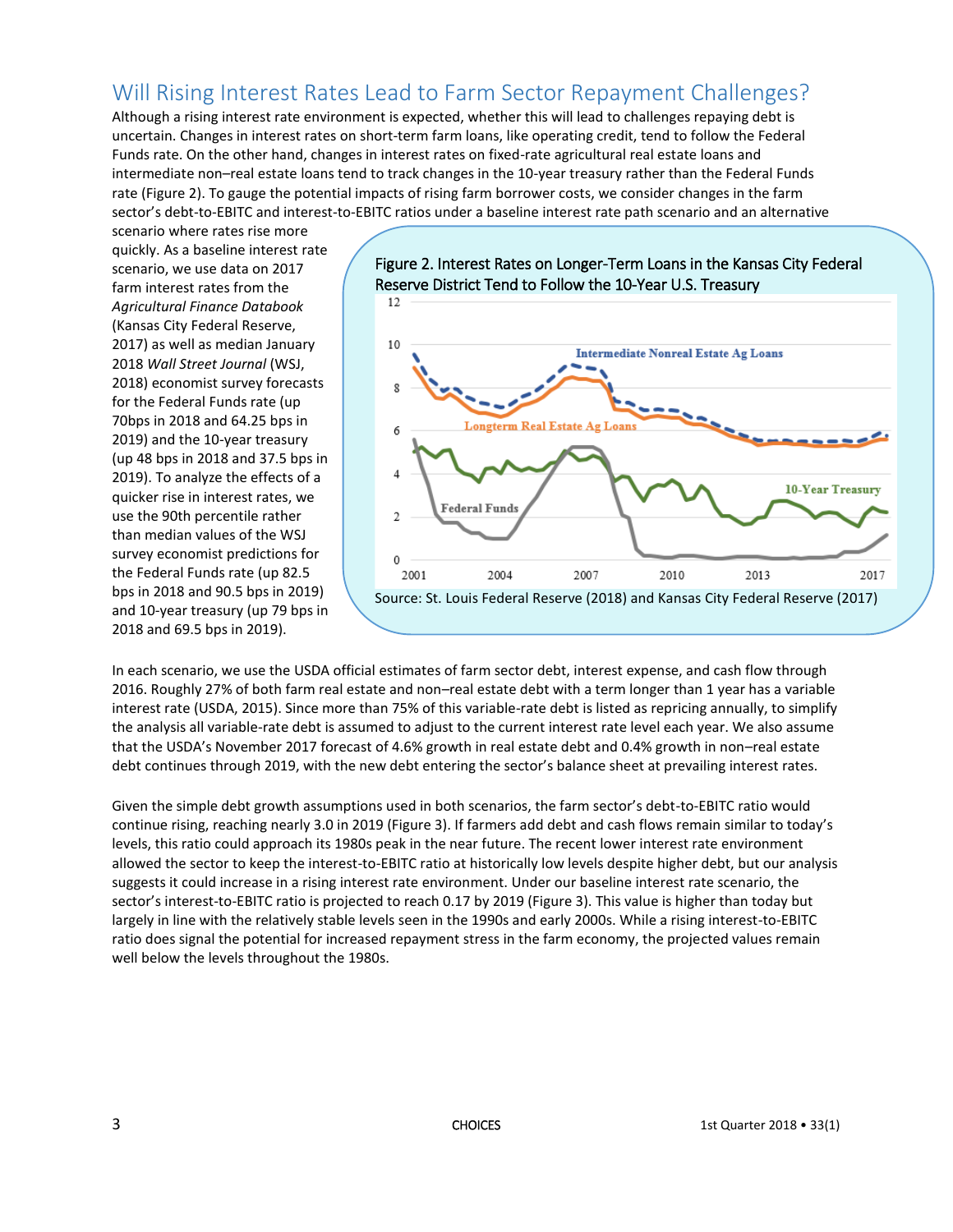Under the faster rate increase scenario, interest-to-EBITC would be somewhat higher, reaching 0.18 in 2019. As expected, if farmers continued to borrow at the same levels, faster interest rate increases would increase the degree of repayment stress in the sector. But again, the interest-to-EBITC ratio would be lower than it was during the farm financial crisis, where the value remained above 0.25 from 1980 to 1985. For the interest-to-EBITC ratio to reach 0.25 by 2019, interest rates would have to rise by an additional 4–4.5 percentage points beyond the increase assumed in the quicker interest rate increase scenario. Based on the Federal Reserve's stated interest rate policy goals, this outcome seems unlikely.

Since today's interest rate environment is more favorable relative to the 1980s, many farmers appear to be better positioned to service



Note: The baseline scenario assumes the federal funds rate increases by 70bps in 2018 and 64.25 bps in 2019, while the 10-year treasury rises 48 bps in 2018 and 37.5 bps in 2019. Debt is assumed to continue growing at the rate USDA projects for 2017.

Source: Author's calculations using USDA (2018).

their debt. But our analysis assumed that farmers' cash flows remain constant. Upward pressure on expenses or further reductions in commodity prices over the next few years would lead to reduced profitability and additional debt repayment challenges. In addition to increasing interest expenses, a rising interest rate environment could also lead to downward pressure on commodity prices. However, Henderson (2018) considers the complex interaction between a rising interest rate environment, exchange rates, and supply and demand in determining commodity prices. His results indicate that higher interest rates could lower commodity prices, which would lead to more debt repayment challenges than our scenarios indicate. But Henderson also concludes that supply and demand fundamentals are likely to remain larger drivers.

To better understand how changing income levels could interact with rising interest rates and affect the farm sector's ability to repay debt, we calculate interest-to-EBITC ratios under alternative cash flow scenarios (Figure 4). If cash flows rise relative to current levels, interest-to-EBITC will not rise as quickly. However, if cash flows were to

|  |  | Table 1. Interest-to-EBITC Ratio in 2019 by Interest Rate Increase Scenario and Change in Cash Flows |
|--|--|------------------------------------------------------------------------------------------------------|
|--|--|------------------------------------------------------------------------------------------------------|

| <b>Interest Rate Scenario</b> |       | Change in Cash Flows Relative to 2016 |       |           |       |       |       |  |  |
|-------------------------------|-------|---------------------------------------|-------|-----------|-------|-------|-------|--|--|
|                               | +30%  | +20%                                  | +10%  | No Change | -10%  | -20%  | -30%  |  |  |
| Baseline                      | 0.132 | 0.143                                 | 0.156 | 0.172     | 0.191 | 0.215 | 0.245 |  |  |
| Quicker                       | 0.139 | 0.151                                 | 0.164 | 0.181     | 0.201 | 0.226 | 0.258 |  |  |

Note: The baseline scenario assumes the federal funds rate increases by 70bps in 2018 and 64.25 bps in 2019, while the 10-year treasury rises 48 bps in 2018 and 37.5 bps in 2019. The quicker scenario assumes a faster rise in the federal funds rate (up 82.5 bps in 2018 and 90.5 bps in 2019) and 10-year treasury (up 79 bps in 2018 and 69.5 bps in 2019). Both scenarios assume debt continues to grow at the rate USDA projected for 2017.

Source: Authors' calculations using stated interest rate scenarios and USDA (2018).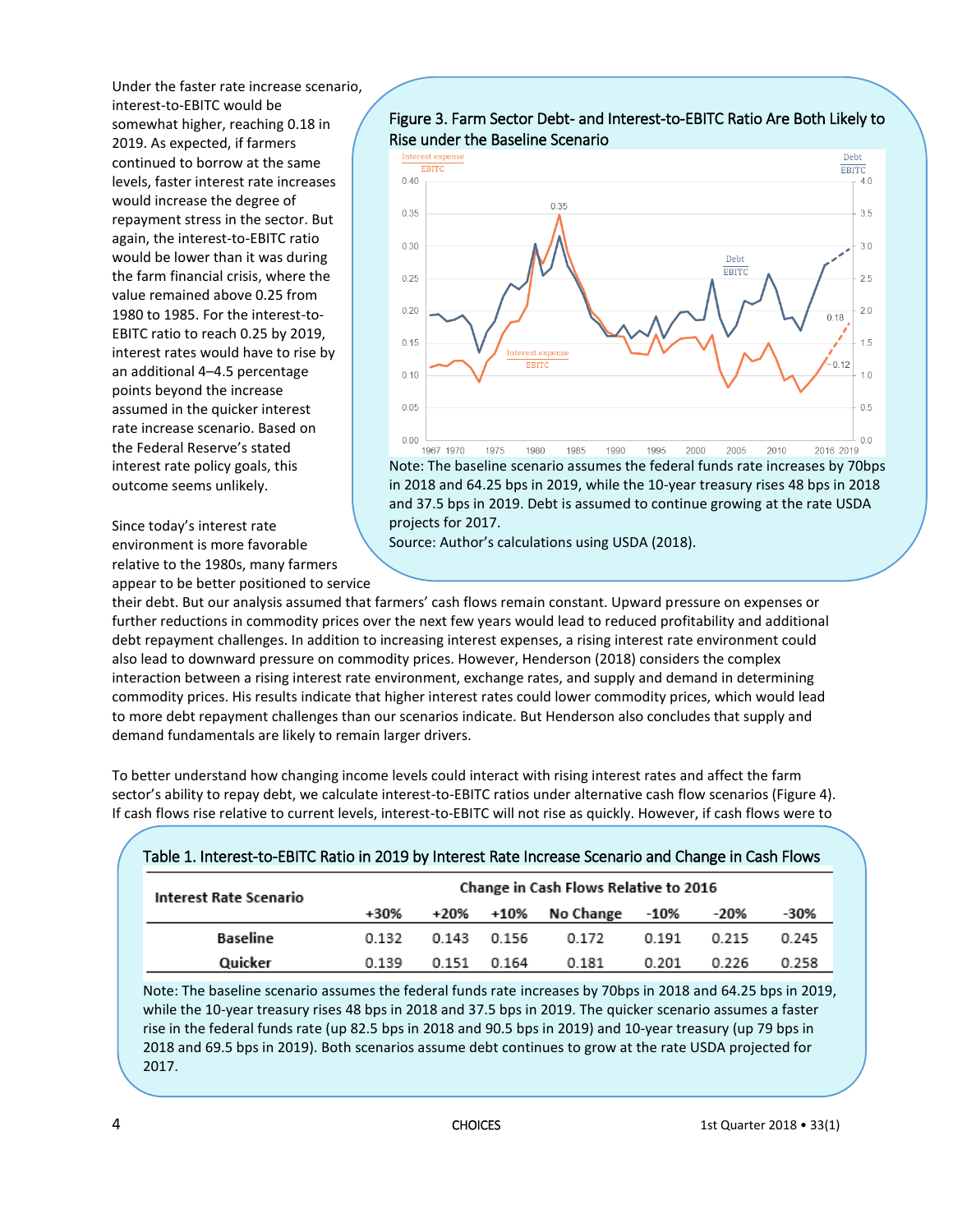continue trending lower over the next several years, repayment stress is likely to increase. A further 10% drop in cash flows, for example, would cause the sector's interest-to-EBITC ratio to exceed 0.2 under the quicker interest rate increase scenario. Either interest rate scenario would see the ratio climb into the vicinity of 0.25—a level last reached during the farm financial crisis—if cash flows were to fall 30% between 2016 and 2019. This reinforces the idea that, although the sector should be able to handle the expected interest rate increases if cash flows remain near recent levels, further income declines could lead to greater financial stress.

In addition to fluctuating income levels, several other assumptions used in the analysis could lead to the actual impact of rising interest rates being different than our scenarios suggest. Assuming all variable-rate debt adjusts each year simplifies the analysis, but likely overestimates interest-to-EBITC ratio's sensitivity to interest rate changes. Additionally, if producers act to minimize their sensitivity to rate increases over the next several years, either by reducing their reliance on variable-rate debt or increasing debt levels less quickly, then the scenarios may also overstate the actual impacts. The use of U.S level data obscure differences likely to manifest at a more granular level. In the next section, we use USDA's Agricultural Resource Management Survey (ARMS) data to better understand how different types of farms may be impacted in a rising interest rate environment.

# Certain Types of Farms may be More Sensitive to Rising Interest Rates

Even when the farm sector as a whole appears to be able to handle rising interest rates, individual farms will be affected differently. Rising interest rates could be particularly impactful for farms with a greater share of variable interest rates on debt already on their balance sheets or those that already have worse debt repayment measures. Since these characteristics vary across different types of operations throughout the farm sector, rising interest will impact various parts of the farm sector differently.

The type of commodity primarily produced on the farm affects not only the income received but also the type and volume of capital needed to adequately run a farm. Farms specializing (>50% of value of production from a particular commodity) in livestock production, particularly poultry, tend to finance more capital through debt than similarly sized farms producing other

Figure 4. Commodity Specializations with More Variable-Rate Debt, Higher Interest-to-EBITC, and Higher Debt-to-EBITC Would Face More Repayment Stress in a Rising Interest Rate Environment



commodities (Ifft, 2014). Each livestock-specialized farm type had a higher debt-to-EBITC ratio (ranging from 2.27 to 3.54) than every crop-specialized farm type (ranging from 0.92 to 2.11) except for wheat (3.36) in 2016 (Figure 4). A similar pattern holds for the interest-to-EBITC ratio in 2016, which indicates that interest expenses represent a larger share of cash flows for all livestock-specialized farm types (ranging from 0.09 to 0.12) compared to cropspecialized farm types (ranging from 0.04 to 0.07) except for wheat (0.16).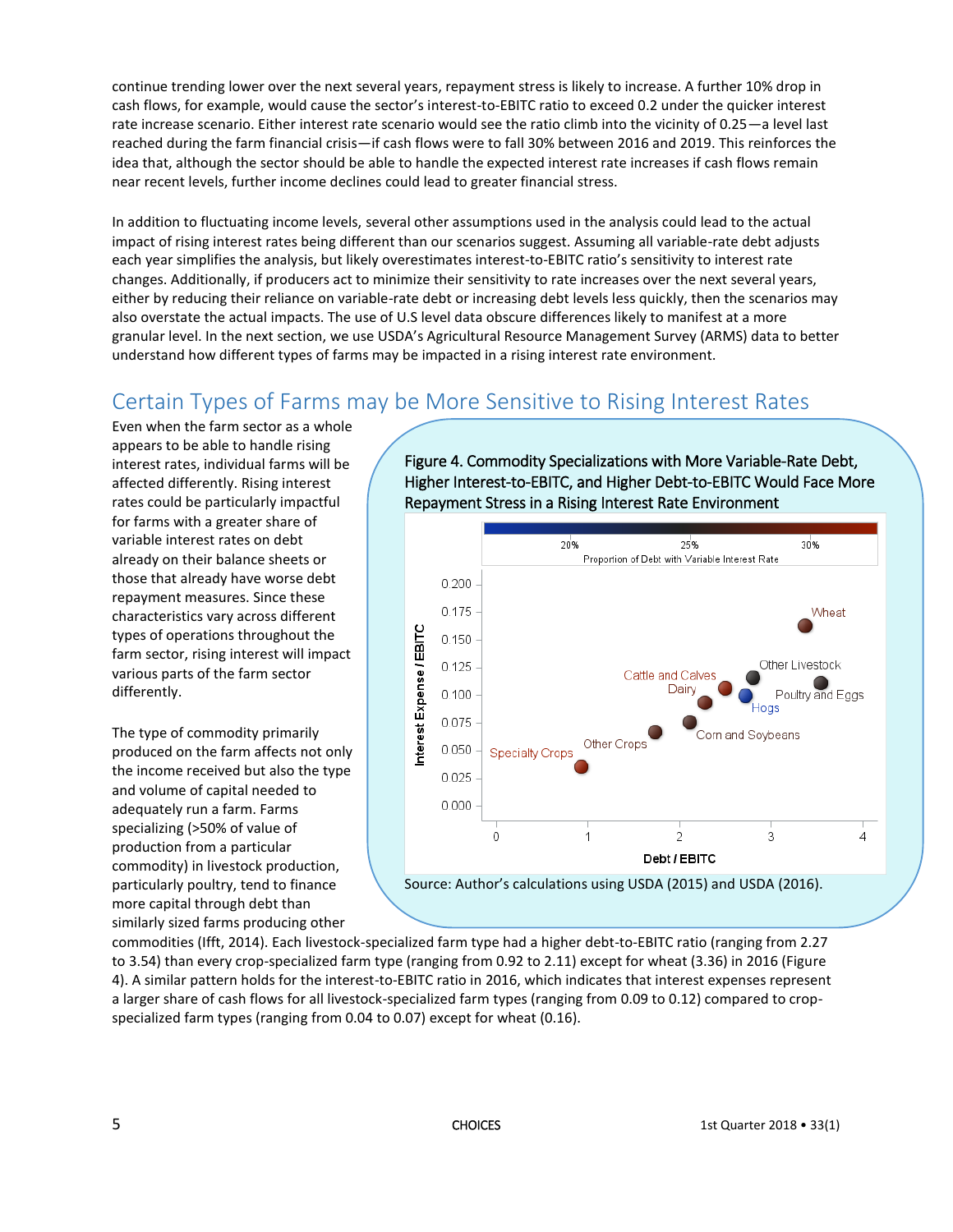Taking this together, wheat-specialized farms may have faced more debt repayment challenges than other commodity sectors in 2016, when wheat prices were low by historical standards. It also shows that livestock operations tend to have higher ratios of debt and interest to cash flow. This could put these production specializations under greater financial stress if their cash flow declines or interest rates rise.



However, rising interest rates don't necessarily translate to more debt payment issues unless previously acquired debt has a variable interest rate. An individual farmer's decision between fixed and variable interest rate debt depends on their risk preferences and the different terms associated with variable and fixed rate financing options. For example, a variable rate loan will often have a lower interest rate than a fixed rate loan with a similar maturity because the borrower is assuming interest rate risk. Each borrower must determine if the interest rate savings are worth the additional risk associated with rising rates. Although this likely varies based on farmers' risk preferences, the share of variable-rate debt is fairly stable between commodity specializations, ranging from 25% to 33% (Figure 4). The hog sector is an exception, with only 16% of debt with a variable interest rate indicating that hog farms may be more resilient in a rising interest rate environment. On the other side of the spectrum, specialty-crop operations had the highest proportion of variable-rate debt (33%) but also may be more resilient to rising interest rates because they are starting from a less risky debt- and interest-to-EBITC position.

Characteristics of the farm operator, including age and years of experience operating a farm, can also impact an operation's borrowing needs (Ifft, 2014) and sensitivity to rising interest rates. The USDA's Farm Service Agency's loan programs enable young and beginning farmers (substantially participated in the operation of a farm for not more than 10 years) access to loans with lower fixed interest rates, which may be unavailable to established farmers (substantially participated in the operation of a farm for more than 10 years). This may be one reason why 23% of debt held by young and beginning farmers had a variable interest rate compared to 28% for established farmers and young and beginning farmers' variable-rate debt tended to adjust less frequently (Figure 5). Young and beginning farmers' reduced reliance on variable-rate debt indicates that they may be relatively less impacted by rising interest rates.

for the contract of the CHOICES CHOICES and the contract of the contract of the contract of the contract of the contract of the contract of the contract of the contract of the contract of the contract of the contract of th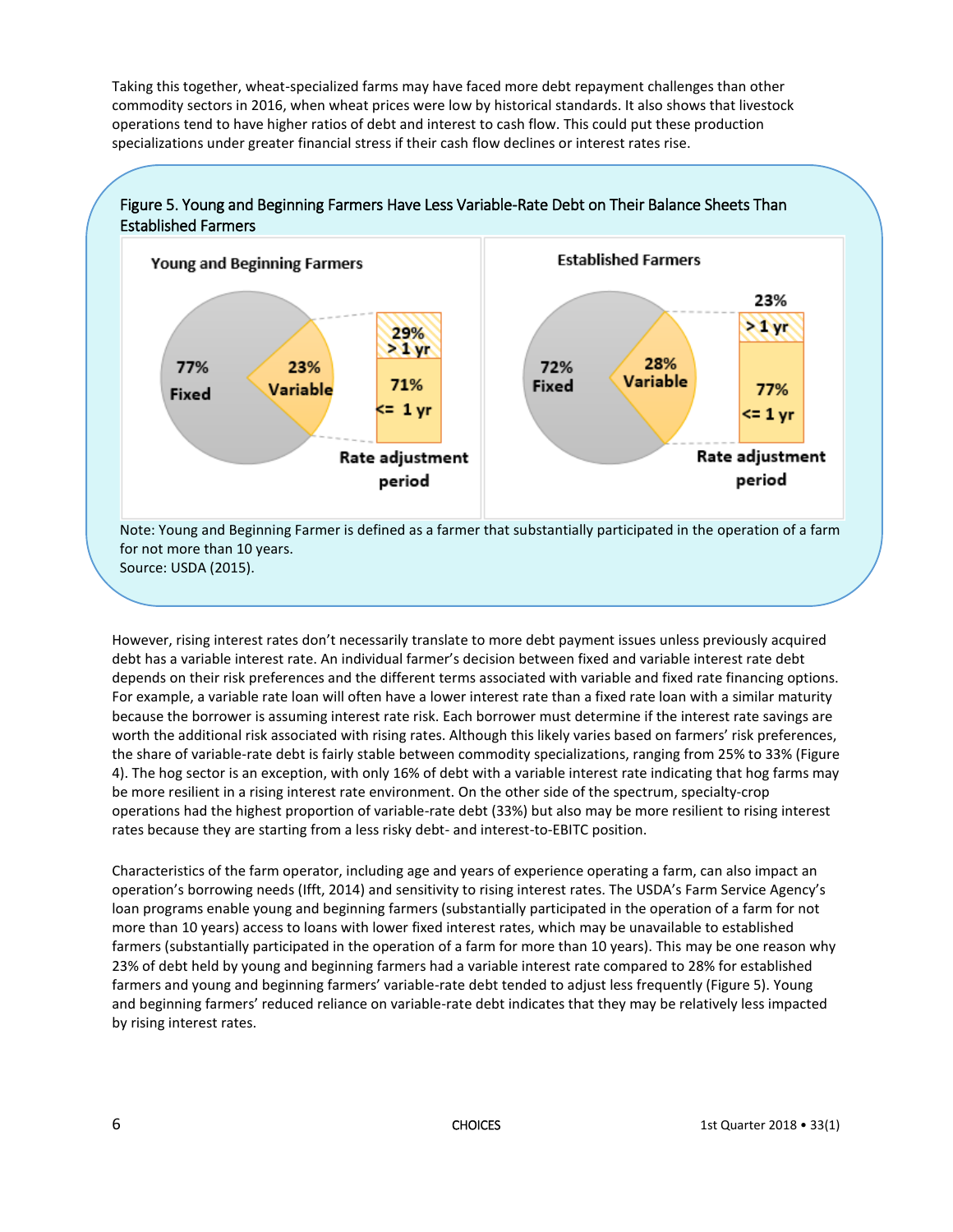### Conclusion

Farm income and debt trends have prompted comparisons with the 1980s farm financial crisis. Rising debt levels and lower farm income have led the farm sector's debt relative to cash flows to approach levels last observed during the 1980s, a potential sign of debt repayment challenges in the agricultural economy. But the low interest rate environment over the last several years has made it relatively inexpensive to service interest payments on borrowed funds. Based on a simple analysis of several plausible future interest rate scenarios that conservatively assumes farmers do not adjust borrowing behavior, the farm sector currently remains unlikely to see debt repayment challenges, as proxied by the interest-to-EBITC ratio, rise to 1980s levels. While the farm sector currently appears to have the financial strength to handle rising interest rates overall, additional income declines could lead to greater debt repayment issues.

Yet, not all farms will be well positioned to handle rising interest rates. Farms with more debt on their balance sheet relative to cash flows, farms that need a greater share of their cash flows to pay interest expenses, and farms with a greater proportion of variable-rate debt will likely be impacted the most. Livestock and wheat farms had higher levels of debt and interest relative to cash flows in 2016. While these commodity specializations may be starting from a less ideal financial position, higher interest rates won't necessarily impact these farms if they have fixed rate debt. Farmers will have to contend with rising interest rates driven by factors outside their control, but they remain able to choose the amount of debt and proportion of variable rate financing that makes sense for their operation.

#### For More Information

- Barry, P., and P. Ellinger. 2012. "Credit Risk Assessment and Capacity-Borrower Relationships" In P. Barry and P. Ellinger (eds.), *Financial Management in Agriculture*, 7th ed. Boston: Prentice Hall, pp. 85–99.
- Ellinger, P., A. Featherstone, and M. Boehlje. 2016. "Leverage of U.S. Farmers: A Deeper Perspective." *Choices*  $31(1):1-6.$
- Farm Credit Administration. 2017. *Call Report Data*. Available online: [https://www.fca.gov/exam/data\\_download.html](https://www.fca.gov/exam/data_download.html)
- Federal Deposit Insurance Corporation. 2017. *Consolidated Reports of Condition and Income.* Available online: <https://www.fdic.gov/regulations/resources/call/index.html>
- Henderson, J. 2018. "Monetary Tightening Could Mean Lower Agricultural Commodity Prices if Historical Relationships Hold." *Choices* 33(1).
- Ifft, J., A. Novini, and K. Patrick. 2014. *Debt Use by Farm Businesses, 1992–2011*. Washington, D.C.: U.S. Department of Agriculture, Economic Research Service, Economic Information Bulletin 122, April.
- Kansas City Federal Reserve. 2017. *Agricultural Finance Databook*. Available online: <https://www.kansascityfed.org/research/indicatorsdata/agfinancedatabook>
- Patrick, K., R. Kuhns, and A. Borchers. 2016. "Recent Trends in U.S. Farm Income, Wealth, and Financial Health." *Choices* 31(1):1–7.
- St. Louis Federal Reserve. 2018. *Federal Reserve Economic Database.* Available online:<https://fred.stlouisfed.org/>

*Wall Street Journal*. 2018. *Economic Forecasting Survey*. Available online:<http://projects.wsj.com/econforecast/>

U.S. Department of Agriculture. 2015 *Agricultural Resource Management Survey*. Washington, DC: U.S. Department of Agriculture, Economic Research Service and National Statistical Service.